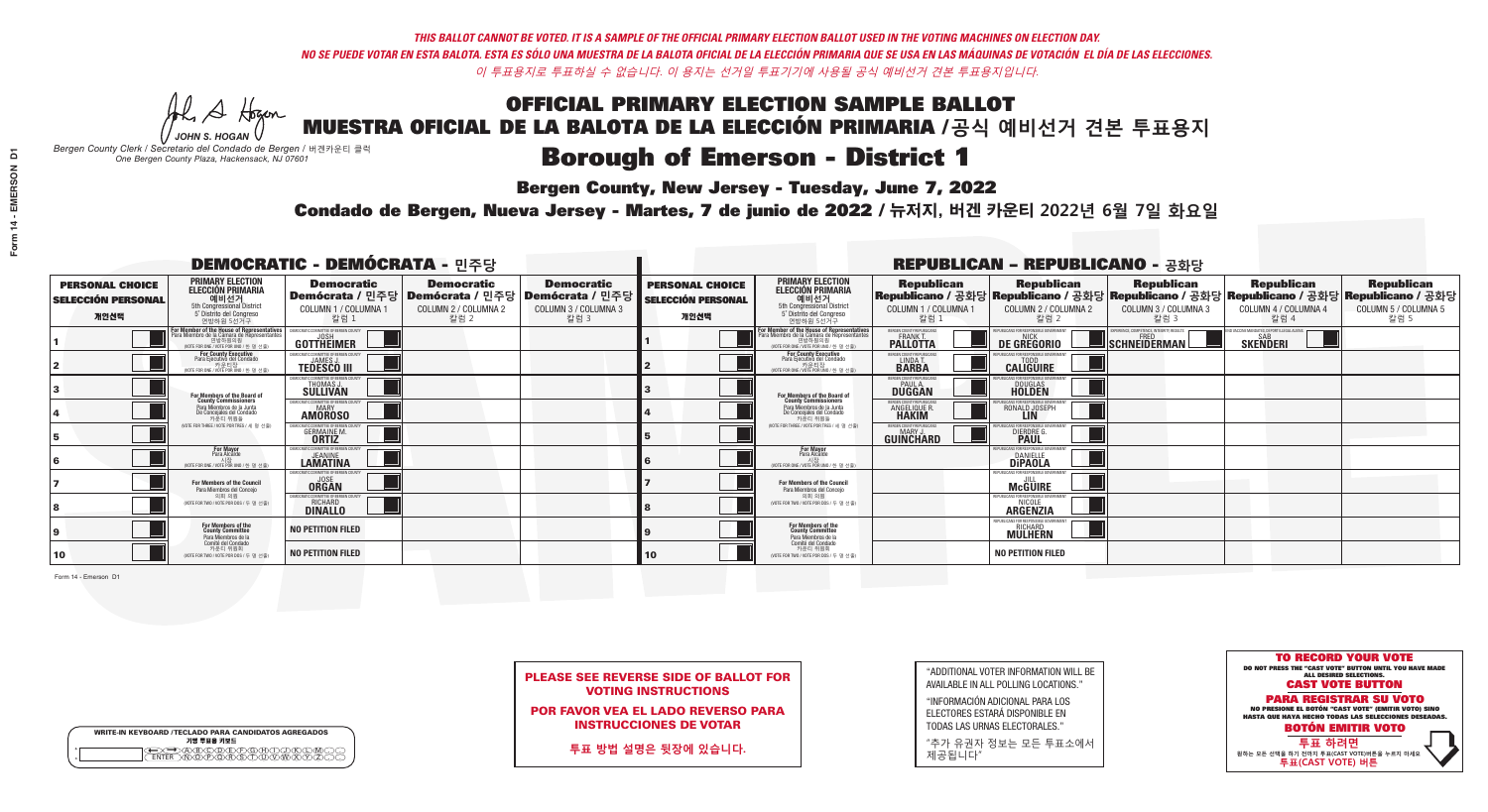A Hogen *JOHN S. HOGAN*

| WRITE-IN KEYBOARD /TECLADO PARA CANDIDATOS AGREGADOS |  |
|------------------------------------------------------|--|
| 기명 투표용 키보드                                           |  |
|                                                      |  |
|                                                      |  |

# **Borough of Emerson - District 2**

**Bergen County, New Jersey - Tuesday, June 7, 2022** 

*Bergen County Clerk / Secretario del Condado de Bergen /* 버겐카운티 클럭 *One Bergen County Plaza, Hackensack, NJ 07601*



PLEASE SEE REVERSE SIDE OF BALLOT FOR VOTING INSTRUCTIONS

POR FAVOR VEA EL LADO REVERSO PARA INSTRUCCIONES DE VOTAR

**투표 방법 설명은 뒷장에 있습니다.**

| "ADDITIONAL VOTER INFORMATION WILL BE |
|---------------------------------------|
| AVAILABLE IN ALL POLLING LOCATIONS."  |

"INFORMACIÓN ADICIONAL PARA LOS ELECTORES ESTARÁ DISPONIBLE EN TODAS LAS URNAS ELECTORALES."

"추가 유권자 정보는 모든 투표소에서 제공됩니다"

Condado de Bergen, Nueva Jersey - Martes, 7 de junio de 2022 / 뉴저지, 버겐 카운티 2022년 6월 7일 화요일 *One Bergen County Plaza, Hackensack, NJ 07601*

| <b>DEMOCRATIC - DEMÓCRATA - 민주당</b>                         |                                                                                                                                         |                                                                            |                                                   |                                                                                                        |                                                             |                                                                                                                                   |                                                               | <b>REPUBLICAN - REPUBLICANO - 공화당</b>                       |                                                                                                                                                |                                                           |                                                   |
|-------------------------------------------------------------|-----------------------------------------------------------------------------------------------------------------------------------------|----------------------------------------------------------------------------|---------------------------------------------------|--------------------------------------------------------------------------------------------------------|-------------------------------------------------------------|-----------------------------------------------------------------------------------------------------------------------------------|---------------------------------------------------------------|-------------------------------------------------------------|------------------------------------------------------------------------------------------------------------------------------------------------|-----------------------------------------------------------|---------------------------------------------------|
| <b>PERSONAL CHOICE</b><br><b>SELECCIÓN PERSONAL</b><br>개인선택 | <b>PRIMARY ELECTION</b><br>ELECCIÓN PRIMARIA<br>예비선거<br>5th Congressional District<br>5° Distrito del Congreso<br>연방하원 5선거구             | <b>Democratic</b><br>COLUMN 1 / COLUMNA 1<br>칼럼 1                          | <b>Democratic</b><br>COLUMN 2 / COLUMNA 2<br>칼럼 2 | <b>Democratic</b><br>│Demócrata / 민주당│Demócrata / 민주당│Demócrata / 민주당│<br>COLUMN 3 / COLUMNA 3<br>칼럼 3 | <b>PERSONAL CHOICE</b><br><b>SELECCIÓN PERSONAL</b><br>개인선택 | <b>PRIMARY ELECTION</b><br>ELECCIÓN PRIMARIA<br>5th Congressional District<br>5° Distrito del Congreso<br>연방하원 5선거구               | <b>Republican</b><br>COLUMN 1 / COLUMNA 1<br>칼럼 :             | <b>Republican</b><br>COLUMN 2 / COLUMNA 2<br>칼럼 2           | <b>Republican</b><br>Republicano / 공화당 Republicano / 공화당 Republicano / 공화당 Republicano / 공화당 Republicano / 공화당<br>COLUMN 3 / COLUMNA 3<br>칼럼 3 | <b>Republican</b><br>COLUMN 4 / COLUMNA 4<br>칼럼 4         | <b>Republican</b><br>COLUMN 5 / COLUMNA 5<br>칼럼 5 |
|                                                             | or Member of the House of Representatives<br>a Miembro de la Cámara de Representant<br>연방하원의원<br>(VOTE FOR ONE / VOTE POR UNO / 한 명 선출) | DEMOCRATIC COMMITTEE OF BERGEN COUNTY<br>GOTTHEIMER                        |                                                   |                                                                                                        |                                                             | For Member of the House of Representatives<br>Para Miembro de la Cámara de Representantes<br>WOTE FOR ONE / VOTE POR UNO / 한 명 선출 | BERGEN COUNTY REPUBLICANS<br><b>PALLOTTA</b>                  | DE GREGORIO                                                 | XPERIENCE, COMPETENCE, INTEGRITY, RESULTS<br>SCHNEIDERMAN                                                                                      | VD VACCINE MANDATES, DEPORT ILLEGAL ALIENS. [<br>SKEÑDERI |                                                   |
|                                                             | For County Executive<br>Para Ejecutivo del Condado<br>7) 카운티장<br>(VOTE FOR ONE / VOTE POR UNO / 한 명 선출)                                 | JEMOCRATIC COMMITTEE OF BERGEN COUNTY<br><b>TEDESCO III</b>                |                                                   |                                                                                                        |                                                             | For County Executive<br>Para Ejecutivo del Condado<br>.<br>7 카운티장<br>(VOTE FOR ONE / VOTE POR UNO / 한 명 선출                        | BERGEN COUNTY REPUBLICAN!<br>LINDA T.                         | <b>CALIGUIRE</b>                                            |                                                                                                                                                |                                                           |                                                   |
|                                                             | For Members of the Board of<br>County Commissioners                                                                                     | EMOCRATIC COMMITTEE OF BERGEN COUNT<br><b>THOMAS J.</b><br><b>SULLIVAN</b> |                                                   |                                                                                                        |                                                             | For Members of the Board of<br>County Commissioners                                                                               | BERGEN COUNTY REPUBLICAN:<br><b>PAUL A.</b><br><b>DUGGAN</b>  | <b>DOUGLAS</b>                                              |                                                                                                                                                |                                                           |                                                   |
|                                                             | Para Miembros de la Junta<br>De Concejales del Condado<br>카우티 위원들                                                                       | <b>IOCRATIC COMMITTEE OF BEBGEN COUNT</b><br><b>AMOROSO</b>                |                                                   |                                                                                                        |                                                             | Para Miembros de la Junta<br>De Concejales del Condado<br>카우티 위원들                                                                 | ERGEN COUNTY REPUBLICAN<br><b>ANGELIQUE R</b><br><b>HAKIM</b> | RONALD JOSEPH<br><b>LIN</b>                                 |                                                                                                                                                |                                                           |                                                   |
|                                                             | NOTE FOR THREE / VOTE POR TRES / 세 명 선축)                                                                                                | <b>GERMAINE M.</b><br><b>ORTIZ</b>                                         |                                                   |                                                                                                        |                                                             | NOTE FOR THREE / VOTE POR TRES / 세 명 선출                                                                                           | ERGEN COUNTY REPUBLICAN:<br>GUINCHARD                         | DIERDRE O                                                   |                                                                                                                                                |                                                           |                                                   |
|                                                             | For Mayor<br>Para Alcalde<br>(VOTE FOR ONE / VOTE POR UNO / 한 명 선결                                                                      | MOCRATIC COMMITTEE OF BERGEN COUNT<br><b>JEANINE</b><br>LAMATINA           |                                                   |                                                                                                        |                                                             | For Mayor<br>Para Alcalde<br>NOTE FOR ONE / VOTE POR UNO / 한 명 선출                                                                 |                                                               | <b>DANIELLE</b><br><b>DIPAOLA</b>                           |                                                                                                                                                |                                                           |                                                   |
|                                                             | For Members of the Council<br>Para Miembros del Conceio                                                                                 | EMOCRATIC COMMITTEE OF BERGEN COUNTY<br><b>ORGAN</b>                       |                                                   |                                                                                                        |                                                             | <b>For Members of the Council</b><br>Para Miembros del Concejo                                                                    |                                                               | PUBLICANS FOR RESPONSIBLE GOVERNMENT:<br><b>McGUIRE</b>     |                                                                                                                                                |                                                           |                                                   |
|                                                             | 의회 의원<br>(VOTE FOR TWO / VOTE POR DOS / 두 명 선출)                                                                                         | ATIC COMMITTEE OF BERGEN COUNT<br><b>RICHARD</b>                           |                                                   |                                                                                                        |                                                             | 의회 의원<br>WOTE FOR TWO / VOTE POR DOS / 두 명 선출)                                                                                    |                                                               | EPURLICANS EDR RESPONSIBLE GO!<br>NICOLE<br><b>ARGENZIA</b> |                                                                                                                                                |                                                           |                                                   |
|                                                             | For Members of the<br>County Committee<br>Para Miembros de la                                                                           | <b>IOCRATIC COMMITTEE OF BERGEN COUN</b><br>MICHAEL<br><b>DeORIO</b>       |                                                   |                                                                                                        |                                                             | For Members of the<br>County Committee<br>Para Miembros de la<br>Comité del Condado                                               |                                                               | REPUBLICANS FOR RESPONSIBLE GOVER<br><b>GORDON</b>          |                                                                                                                                                |                                                           |                                                   |
| 10                                                          | Comité del Condado<br>카운티 위원회<br>(VOTE FOR TWO / VOTE POR DOS / 두 명 선출)                                                                 | <b>NO PETITION FILED</b>                                                   |                                                   |                                                                                                        | 10                                                          | 카운티 위원회<br>(VOTE FOR TWO / VOTE POR DOS / 두 명 선출)                                                                                 |                                                               | <b>FPUBLICANS FOR RESPONSIBLE G</b><br><b>CATUOGNO</b>      |                                                                                                                                                |                                                           |                                                   |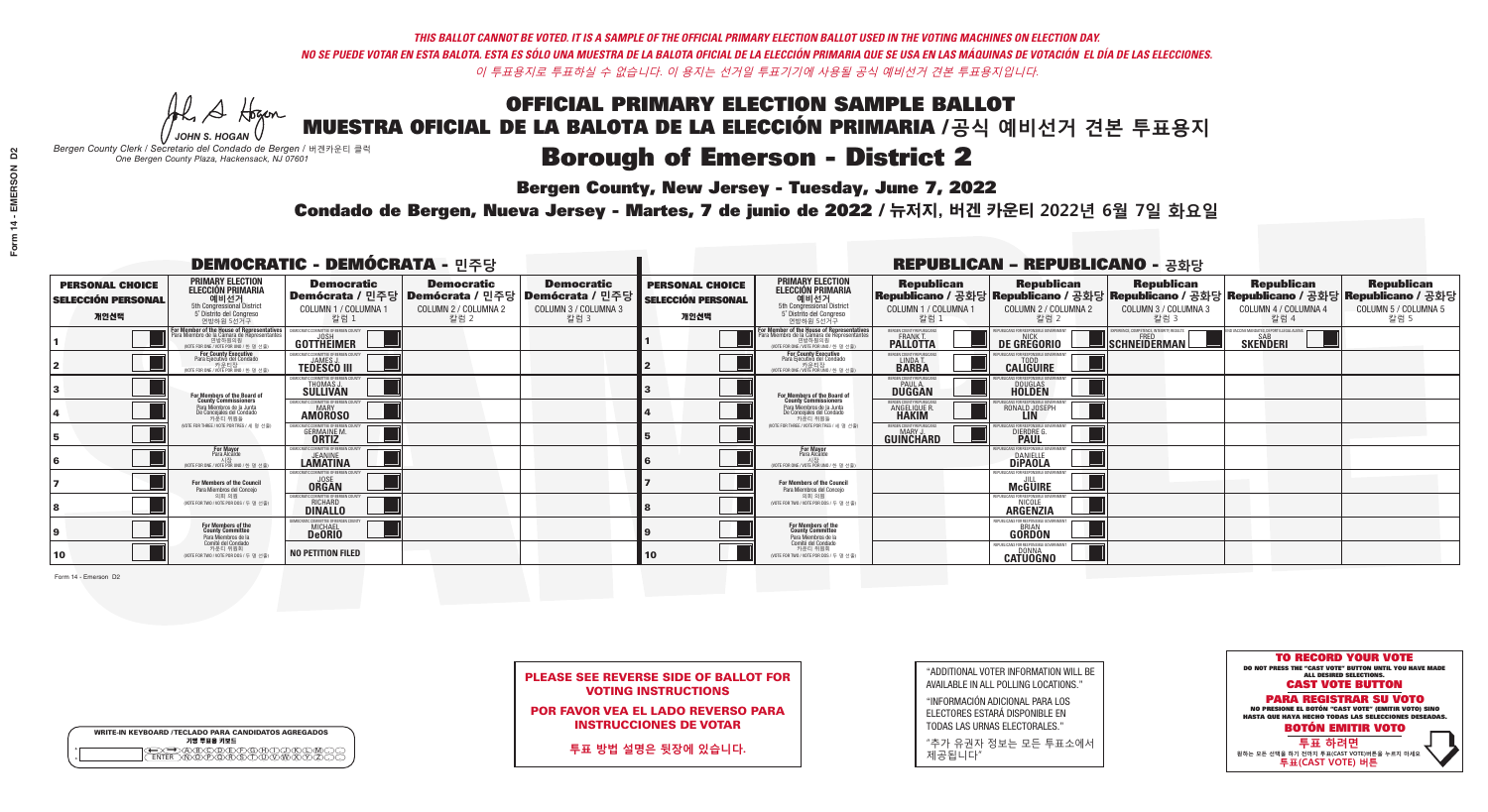A Hogan *JOHN S. HOGAN*

| <b>WRITE-IN KEYBOARD /TECLADO PARA CANDIDATOS AGREGADOS</b><br>기명 투표용 키보드 |  |
|---------------------------------------------------------------------------|--|
| ABCOEFOBDI<br>NOPORSTUVW                                                  |  |

# **Borough of Emerson - District 3**

**Bergen County, New Jersey - Tuesday, June 7, 2022** 

*Bergen County Clerk / Secretario del Condado de Bergen /* 버겐카운티 클럭 *One Bergen County Plaza, Hackensack, NJ 07601*



PLEASE SEE REVERSE SIDE OF BALLOT FOR VOTING INSTRUCTIONS

POR FAVOR VEA EL LADO REVERSO PARA INSTRUCCIONES DE VOTAR

**투표 방법 설명은 뒷장에 있습니다.**

| "ADDITIONAL VOTER INFORMATION WILL BE |
|---------------------------------------|
| AVAILABLE IN ALL POLLING LOCATIONS."  |

"INFORMACIÓN ADICIONAL PARA LOS ELECTORES ESTARÁ DISPONIBLE EN TODAS LAS URNAS ELECTORALES."

"추가 유권자 정보는 모든 투표소에서 제공됩니다"

Condado de Bergen, Nueva Jersey - Martes, 7 de junio de 2022 / 뉴저지, 버겐 카운티 2022년 6월 7일 화요일 *One Bergen County Plaza, Hackensack, NJ 07601*

| <b>DEMOCRATIC - DEMÓCRATA - 민주당</b>                         |                                                                                                                                        |                                                                            |                                                   |                                                                                                        |                                                             |                                                                                                                                  |                                                                 | <b>REPUBLICAN - REPUBLICANO - 공화당</b>                                                                                                          |                                                           |                                                               |                                                   |
|-------------------------------------------------------------|----------------------------------------------------------------------------------------------------------------------------------------|----------------------------------------------------------------------------|---------------------------------------------------|--------------------------------------------------------------------------------------------------------|-------------------------------------------------------------|----------------------------------------------------------------------------------------------------------------------------------|-----------------------------------------------------------------|------------------------------------------------------------------------------------------------------------------------------------------------|-----------------------------------------------------------|---------------------------------------------------------------|---------------------------------------------------|
| <b>PERSONAL CHOICE</b><br><b>SELECCIÓN PERSONAL</b><br>개인선택 | <b>PRIMARY ELECTION</b><br>ELECCIÓN PRIMARIA<br>예비선거<br>5th Congressional District<br>5° Distrito del Congreso<br>연방하원 5선거구            | <b>Democratic</b><br>COLUMN 1 / COLUMNA 1<br>칼럼 1                          | <b>Democratic</b><br>COLUMN 2 / COLUMNA 2<br>칼럼 2 | <b>Democratic</b><br>│Demócrata / 민주당│Demócrata / 민주당│Demócrata / 민주당│<br>COLUMN 3 / COLUMNA 3<br>칼럼 3 | <b>PERSONAL CHOICE</b><br><b>SELECCIÓN PERSONAL</b><br>개인선택 | <b>PRIMARY ELECTION</b><br>ELECCIÓN PRIMARIA<br>5th Congressional District<br>5° Distrito del Congreso<br>연방하원 5선거구              | <b>Republican</b><br>COLUMN 1 / COLUMNA 1<br>칼럼 1               | <b>Republican</b><br>Republicano / 공화당 Republicano / 공화당 Republicano / 공화당 Republicano / 공화당 Republicano / 공화당<br>COLUMN 2 / COLUMNA 2<br>칼럼 2 | <b>Republican</b><br>COLUMN 3 / COLUMNA 3<br>칼럼 3         | <b>Republican</b><br>COLUMN 4 / COLUMNA 4<br>칼럼 4             | <b>Republican</b><br>COLUMN 5 / COLUMNA 5<br>칼럼 5 |
|                                                             | or Member of the House of Representatives<br>a Miembro de la Cámara de Representante<br>연방하원의원<br>WOTE FOR ONE / VOTE POR UNO / 한 명 선출 | DEMOCRATIC COMMITTEE OF BERGEN COUNTY<br>GOTTHEIMER                        |                                                   |                                                                                                        |                                                             | For Member of the House of Representatives<br>ara Miembro de la Cámara de Representantes<br>WOTE FOR ONE / VOTE POR UNO / 한 명 선출 | BERGEN COUNTY REPUBLICANS<br><b>PALLOTTA</b>                    | DE GREGORIO                                                                                                                                    | KPERIENCE. COMPETENCE. INTEGRITY. RESULTS<br>SCHNEIDERMAN | VACCINE MANDATES, DEPORT ILLEGAL ALIENS. [<br><b>SKENDERI</b> |                                                   |
|                                                             | For County Executive<br>Para Ejecutivo del Condado<br>가운티장<br>(VOTE FOR ONE / VOTE POR UNO / 한 명 선출)                                   | JEMOCRATIC COMMITTEE OF BERGEN COUNTY<br><b>TEDESCO III</b>                |                                                   |                                                                                                        |                                                             | For County Executive<br>Para Ejecutivo del Condado<br>.<br>7 카운티장<br>VOTE FOR ONE / VOTE POR UNO / 한 명 선출                        | BERGEN COUNTY REPUBLICAN!<br>LINDA T.                           | <b>CALIGUIRE</b>                                                                                                                               |                                                           |                                                               |                                                   |
|                                                             | <b>For Members of the Board of<br/>County Commissioners</b>                                                                            | EMOCRATIC COMMITTEE OF BERGEN COUNT<br><b>THOMAS J.</b><br><b>SULLIVAN</b> |                                                   |                                                                                                        |                                                             | For Members of the Board of<br>County Commissioners                                                                              | BERGEN COUNTY REPUBLICAN:<br><b>PAUL A.</b><br><b>DUGGAN</b>    | <b>DOUGLAS</b>                                                                                                                                 |                                                           |                                                               |                                                   |
|                                                             | Para Miembros de la Junta<br>De Concejales del Condado<br>카운티 위원들                                                                      | <b>EMOCRATIC COMMITTEE OF BERGEN COUNTY</b><br><b>AMOROSO</b>              |                                                   |                                                                                                        |                                                             | Para Miembros de la Junta<br>De Concejales del Condado<br>카우티 위원들                                                                | BERGEN COUNTY REPUBLICAN!<br><b>ANGELIQUE R</b><br><b>HAKIM</b> | RONALD JOSEPH<br><b>LIN</b>                                                                                                                    |                                                           |                                                               |                                                   |
|                                                             | NOTE FOR THREE / VOTE POR TRES / 세 명 선출)                                                                                               | <b>GERMAINE M.</b><br><b>ORTIZ</b>                                         |                                                   |                                                                                                        |                                                             | NOTE FOR THREE / VOTE POR TRES / 세 명 선출                                                                                          | ERGEN COUNTY REPUBLICANS<br>MARY J<br>GUINCHARD                 | DIERDRE O                                                                                                                                      |                                                           |                                                               |                                                   |
|                                                             | <b>For Mayor</b><br>Para Alcalde<br>NOTE FOR ONE / VOTE POR UNO / 한 명 선출                                                               | MOCRATIC COMMITTEE OF BERGEN COUNT<br><b>LAMATINA</b>                      |                                                   |                                                                                                        |                                                             | For Mayor<br>Para Alcalde<br>NOTE FOR ONE / VOTE POR UNO / 한 명.                                                                  |                                                                 | BLICANS FOR RESPONSIBLE G<br><b>DANIELLE</b><br><b>DIPAOLA</b>                                                                                 |                                                           |                                                               |                                                   |
|                                                             | For Members of the Council<br>Para Miembros del Conceio                                                                                | MOCRATIC COMMITTEE OF RERGEN (<br><b>ORGAN</b>                             |                                                   |                                                                                                        |                                                             | <b>For Members of the Council</b><br>Para Miembros del Conceio                                                                   |                                                                 | McGUIRE                                                                                                                                        |                                                           |                                                               |                                                   |
|                                                             | 의회 의원<br>(VOTE FOR TWO / VOTE POR DOS / 두 명 선출)                                                                                        | RATIC COMMITTEE OF BERGEN COUNT<br><b>RICHARD</b>                          |                                                   |                                                                                                        |                                                             | 의회 의원<br>WOTE FOR TWO / VOTE POR DOS / 두 명 선출)                                                                                   |                                                                 | FPUBLICANS FOR RESPONSIBLE GOVERNMEN<br>NICOLE<br><b>ARGENZIA</b>                                                                              |                                                           |                                                               |                                                   |
|                                                             | For Members of the<br>County Committee<br>Para Miembros de la<br>Comité del Condado                                                    | <b>NO PETITION FILED</b>                                                   |                                                   |                                                                                                        |                                                             | For Members of the<br>County Committee<br>Para Miembros de la<br>Comité del Condado                                              |                                                                 | REPUBLICANS FOR RESPONSIBLE GOVI<br>DANIELLE<br><b>DiPAOLA</b>                                                                                 |                                                           |                                                               |                                                   |
| 10                                                          | 카운티 위원회<br>(VOTE FOR TWO / VOTE POR DOS / 두 명 선출)                                                                                      | <b>NO PETITION FILED</b>                                                   |                                                   |                                                                                                        | 10                                                          | 카운티 위원회<br>(VOTE FOR TWO / VOTE POR DOS / 두 명 선출)                                                                                |                                                                 | <b>NO PETITION FILED</b>                                                                                                                       |                                                           |                                                               |                                                   |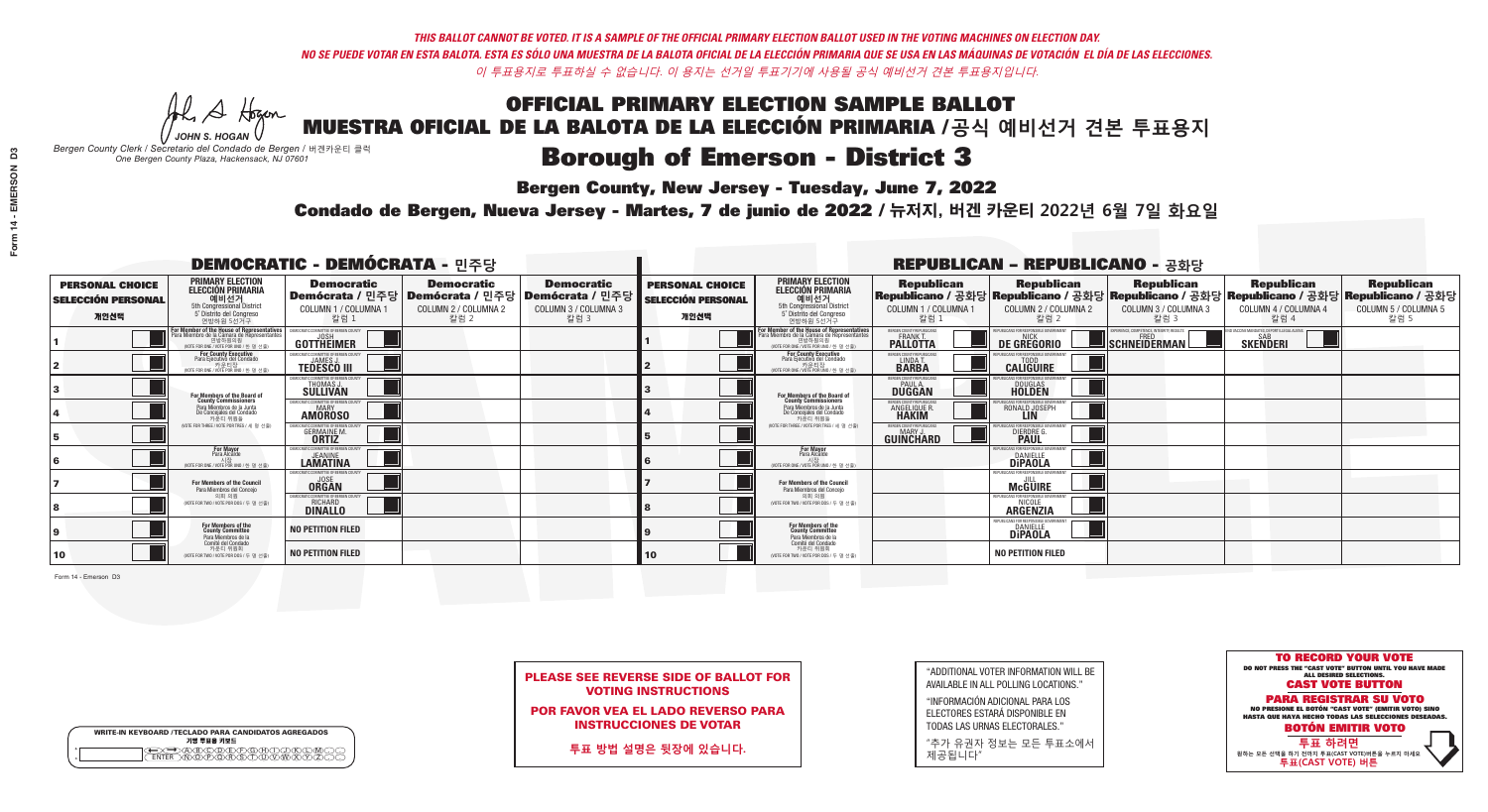A Hram *JOHN S. HOGAN*

| <b>WRITE-IN KEYBOARD /TECLADO PARA CANDIDATOS AGREGADOS</b><br>기명 투표용 키보드 |  |
|---------------------------------------------------------------------------|--|
| DABODEFOHDJ<br>MDOPORSTUDOM                                               |  |

## **Borough of Emerson - District 4**

**Bergen County, New Jersey - Tuesday, June 7, 2022** 

*Bergen County Clerk / Secretario del Condado de Bergen /* 버겐카운티 클럭 *One Bergen County Plaza, Hackensack, NJ 07601*



PLEASE SEE REVERSE SIDE OF BALLOT FOR VOTING INSTRUCTIONS

POR FAVOR VEA EL LADO REVERSO PARA INSTRUCCIONES DE VOTAR

**투표 방법 설명은 뒷장에 있습니다.**

"ADDITIONAL VOTER INFORMATION WILL BE AVAILABLE IN ALL POLLING LOCATIONS."

"INFORMACIÓN ADICIONAL PARA LOS ELECTORES ESTARÁ DISPONIBLE EN TODAS LAS URNAS ELECTORALES."

"추가 유권자 정보는 모든 투표소에서 제공됩니다"

Condado de Bergen, Nueva Jersey - Martes, 7 de junio de 2022 / 뉴저지, 버겐 카운티 2022년 6월 7일 화요일 *One Bergen County Plaza, Hackensack, NJ 07601*

| <b>DEMOCRATIC - DEMÓCRATA - 민주당</b>                         |                                                                                                                                        |                                                                            |                                                   |                                                                                                        |                                                             |                                                                                                                                            |                                                                 | <b>REPUBLICAN - REPUBLICANO - 공화당</b>                             |                                                                                                                                                |                                                               |                                                   |
|-------------------------------------------------------------|----------------------------------------------------------------------------------------------------------------------------------------|----------------------------------------------------------------------------|---------------------------------------------------|--------------------------------------------------------------------------------------------------------|-------------------------------------------------------------|--------------------------------------------------------------------------------------------------------------------------------------------|-----------------------------------------------------------------|-------------------------------------------------------------------|------------------------------------------------------------------------------------------------------------------------------------------------|---------------------------------------------------------------|---------------------------------------------------|
| <b>PERSONAL CHOICE</b><br><b>SELECCIÓN PERSONAL</b><br>개인선택 | <b>PRIMARY ELECTION</b><br>ELECCIÓN PRIMARIA<br>예비선거<br>5th Congressional District<br>5° Distrito del Congreso<br>연방하원 5선거구            | <b>Democratic</b><br>COLUMN 1 / COLUMNA 1<br>칼럼 1                          | <b>Democratic</b><br>COLUMN 2 / COLUMNA 2<br>칼럼 2 | <b>Democratic</b><br>│Demócrata / 민주당│Demócrata / 민주당│Demócrata / 민주당│<br>COLUMN 3 / COLUMNA 3<br>칼럼 3 | <b>PERSONAL CHOICE</b><br><b>SELECCIÓN PERSONAL</b><br>개인선택 | <b>PRIMARY ELECTION</b><br><b>ELECCIÓN PRIMARIA</b><br><u> 예비선거</u><br>5th Congressional District<br>5° Distrito del Congreso<br>연방하원 5선거구 | <b>Republican</b><br>COLUMN 1 / COLUMNA 1<br>칼럼 1               | <b>Republican</b><br>COLUMN 2 / COLUMNA 2<br>칼럼 2                 | <b>Republican</b><br>Republicano / 공화당 Republicano / 공화당 Republicano / 공화당 Republicano / 공화당 Republicano / 공화당<br>COLUMN 3 / COLUMNA 3<br>칼럼 3 | <b>Republican</b><br>COLUMN 4 / COLUMNA 4<br>칼럼 4             | <b>Republican</b><br>COLUMN 5 / COLUMNA 5<br>칼럼 5 |
|                                                             | or Member of the House of Representatives<br>a Miembro de la Cámara de Representante<br>연방하원의원<br>WOTE FOR ONE / VOTE POR UNO / 한 명 선출 | DEMOCRATIC COMMITTEE OF BERGEN COUNTY<br>GOTTHEIMER                        |                                                   |                                                                                                        |                                                             | For Member of the House of Representatives<br>ara Miembro de la Cámara de Representantes<br>WOTE FOR ONE / VOTE POR UNO / 한 명 선출           | BERGEN COUNTY REPUBLICANS<br><b>PALLOTTA</b>                    | DE GREGORIO                                                       | KPERIENCE. COMPETENCE. INTEGRITY. RESULTS<br>SCHNEIDERMAN                                                                                      | VACCINE MANDATES, DEPORT ILLEGAL ALIENS. [<br><b>SKENDERI</b> |                                                   |
|                                                             | For County Executive<br>Para Ejecutivo del Condado<br>가운티장<br>(VOTE FOR ONE / VOTE POR UNO / 한 명 선출)                                   | DEMOCRATIC COMMITTEE OF BERGEN COUNTY<br><b>TEDESCO III</b>                |                                                   |                                                                                                        |                                                             | For County Executive<br>Para Ejecutivo del Condado<br>.<br>7 카운티장<br>VOTE FOR ONE / VOTE POR UNO / 한 명 선출                                  | BERGEN COUNTY REPUBLICAN!<br>LINDA T.                           | <b>CALIGUIRE</b>                                                  |                                                                                                                                                |                                                               |                                                   |
|                                                             | <b>For Members of the Board of<br/>County Commissioners</b>                                                                            | EMOCRATIC COMMITTEE OF BERGEN COUNT<br><b>THOMAS J.</b><br><b>SULLIVAN</b> |                                                   |                                                                                                        |                                                             | For Members of the Board of<br>County Commissioners                                                                                        | BERGEN COUNTY REPUBLICAN:<br><b>PAUL A.</b><br><b>DUGGAN</b>    | <b>DOUGLAS</b><br><b>HOLDEN</b>                                   |                                                                                                                                                |                                                               |                                                   |
|                                                             | Para Miembros de la Junta<br>De Concejales del Condado<br>카운티 위원들                                                                      | <b>EMOCRATIC COMMITTEE OF BERGEN COUNTY</b><br><b>AMOROSO</b>              |                                                   |                                                                                                        |                                                             | Para Miembros de la Junta<br>De Concejales del Condado<br>카우티 위원들                                                                          | BERGEN COUNTY REPUBLICAN!<br><b>ANGELIQUE R</b><br><b>HAKIM</b> | RONALD JOSEPH<br><b>LIN</b>                                       |                                                                                                                                                |                                                               |                                                   |
|                                                             | NOTE FOR THREE / VOTE POR TRES / 세 명 선출)                                                                                               | <b>GERMAINE M.</b><br><b>ORTIZ</b>                                         |                                                   |                                                                                                        |                                                             | NOTE FOR THREE / VOTE POR TRES / 세 명 선출                                                                                                    | ERGEN COUNTY REPUBLICANS<br>MARY J<br>GUINCHARD                 | DIERDRE O                                                         |                                                                                                                                                |                                                               |                                                   |
|                                                             | <b>For Mayor</b><br>Para Alcalde<br>NOTE FOR ONE / VOTE POR UNO / 한 명 선출                                                               | MOCRATIC COMMITTEE OF BERGEN COUNT<br><b>LAMATINA</b>                      |                                                   |                                                                                                        |                                                             | For Mayor<br>Para Alcalde<br>NOTE FOR ONE / VOTE POR UNO / 한 명.                                                                            |                                                                 | BLICANS FOR RESPONSIBLE<br><b>DANIELLE</b><br><b>DIPAOLA</b>      |                                                                                                                                                |                                                               |                                                   |
|                                                             | For Members of the Council<br>Para Miembros del Conceio                                                                                | MOCRATIC COMMITTEE OF RERGEN (<br><b>ORGAN</b>                             |                                                   |                                                                                                        |                                                             | <b>For Members of the Council</b><br>Para Miembros del Conceio                                                                             |                                                                 | McGUIRE                                                           |                                                                                                                                                |                                                               |                                                   |
|                                                             | 의회 의원<br>(VOTE FOR TWO / VOTE POR DOS / 두 명 선출)                                                                                        | RATIC COMMITTEE OF BERGEN COUNT<br><b>RICHARD</b>                          |                                                   |                                                                                                        |                                                             | 의회 의원<br>WOTE FOR TWO / VOTE POR DOS / 두 명 선출)                                                                                             |                                                                 | FPUBLICANS FOR RESPONSIBLE GOVERNMEN<br>NICOLE<br><b>ARGENZIA</b> |                                                                                                                                                |                                                               |                                                   |
|                                                             | For Members of the<br>County Committee<br>Para Miembros de la<br>Comité del Condado                                                    | <b>NO PETITION FILED</b>                                                   |                                                   |                                                                                                        |                                                             | For Members of the<br>County Committee<br>Para Miembros de la<br>Comité del Condado                                                        |                                                                 | REPUBLICANS FOR RESPONSIBLE GO<br><b>MICHAEL</b><br><b>MYERS</b>  |                                                                                                                                                |                                                               |                                                   |
| 10                                                          | 카운티 위원회<br>(VOTE FOR TWO / VOTE POR DOS / 두 명 선출)                                                                                      | <b>NO PETITION FILED</b>                                                   |                                                   |                                                                                                        | 10                                                          | 카운티 위원회<br>(VOTE FOR TWO / VOTE POR DOS / 두 명 선출)                                                                                          |                                                                 | REPUBLICANS FOR RESPONSIBLE G<br><b>BALLAS</b>                    |                                                                                                                                                |                                                               |                                                   |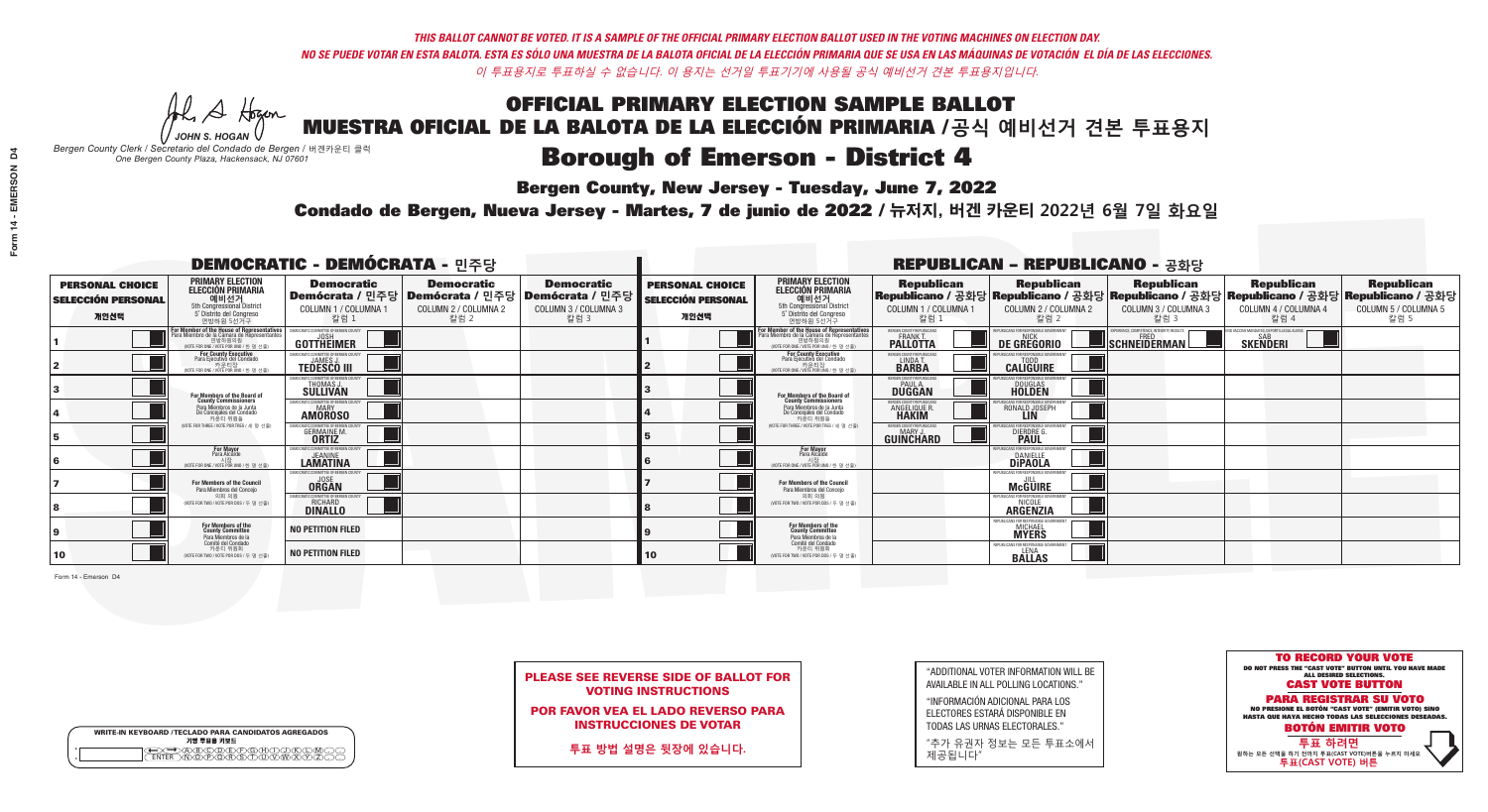A Hogan *JOHN S. HOGAN*

| <b>WRITE-IN KEYBOARD /TECLADO PARA CANDIDATOS AGREGADOS</b><br>기명 투표용 키보드 |  |
|---------------------------------------------------------------------------|--|
| 70BODDEDEDEDADO                                                           |  |

# **Borough of Emerson - District 5**

**Bergen County, New Jersey - Tuesday, June 7, 2022** 

*Bergen County Clerk / Secretario del Condado de Bergen /* 버겐카운티 클럭 *One Bergen County Plaza, Hackensack, NJ 07601*



PLEASE SEE REVERSE SIDE OF BALLOT FOR VOTING INSTRUCTIONS

POR FAVOR VEA EL LADO REVERSO PARA INSTRUCCIONES DE VOTAR

**투표 방법 설명은 뒷장에 있습니다.**

| "ADDITIONAL VOTER INFORMATION WILL BE |
|---------------------------------------|
| AVAILABLE IN ALL POLLING LOCATIONS."  |

"INFORMACIÓN ADICIONAL PARA LOS ELECTORES ESTARÁ DISPONIBLE EN TODAS LAS URNAS ELECTORALES."

"추가 유권자 정보는 모든 투표소에서 제공됩니다"

Condado de Bergen, Nueva Jersey - Martes, 7 de junio de 2022 / 뉴저지, 버겐 카운티 2022년 6월 7일 화요일 *One Bergen County Plaza, Hackensack, NJ 07601*

| <b>DEMOCRATIC - DEMÓCRATA - 민주당</b>                         |                                                                                                                                               |                                                                                    |                                                   |                                                                                                        | <b>REPUBLICAN - REPUBLICANO - 공화당</b>                       |                                                                                                                                               |                                                              |                                                                                                                                                |                                                          |                                                   |                                                   |
|-------------------------------------------------------------|-----------------------------------------------------------------------------------------------------------------------------------------------|------------------------------------------------------------------------------------|---------------------------------------------------|--------------------------------------------------------------------------------------------------------|-------------------------------------------------------------|-----------------------------------------------------------------------------------------------------------------------------------------------|--------------------------------------------------------------|------------------------------------------------------------------------------------------------------------------------------------------------|----------------------------------------------------------|---------------------------------------------------|---------------------------------------------------|
| <b>PERSONAL CHOICE</b><br><b>SELECCIÓN PERSONAL</b><br>개인선택 | <b>PRIMARY ELECTION</b><br><b>ELECCIÓN PRIMARIA</b><br>예비선거<br>5th Congressional District<br>5° Distrito del Congreso<br>연방하원 5선거구            | <b>Democratic</b><br>COLUMN 1 / COLUMNA 1<br>칼럼 1                                  | <b>Democratic</b><br>COLUMN 2 / COLUMNA 2<br>칼럼 2 | <b>Democratic</b><br>│Demócrata / 민주당│Demócrata / 민주당│Demócrata / 민주당│<br>COLUMN 3 / COLUMNA 3<br>칼럼 3 | <b>PERSONAL CHOICE</b><br><b>SELECCIÓN PERSONAL</b><br>개인선택 | <b>PRIMARY ELECTION</b><br><b>ELECCIÓN PRIMARIA</b><br>예비선거<br>5th Congressional District<br>5° Distrito del Congreso<br>연방하원 5선거구            | <b>Republican</b><br>COLUMN 1 / COLUMNA 1<br>칼럼 1            | <b>Republican</b><br>Republicano / 공화당 Republicano / 공화당 Republicano / 공화당 Republicano / 공화당 Republicano / 공화당<br>COLUMN 2 / COLUMNA 2<br>칼럼 2 | <b>Republican</b><br>COLUMN 3 / COLUMNA 3<br>칼럼 3        | <b>Republican</b><br>COLUMN 4 / COLUMNA 4<br>칼럼 4 | <b>Republican</b><br>COLUMN 5 / COLUMNA 5<br>칼럼 5 |
|                                                             | For Member of the House of Representatives<br>Para Miembro de la Cámara de Representantes<br>연방하원의원<br>(VOTE FOR ONE / VOTE POR UNO / 한 명 선출) | COMMITTEE OF BERGEN COUNT<br>GOTTHEIMER                                            |                                                   |                                                                                                        |                                                             | For Member of the House of Representatives<br>Para Miembro de la Cámara de Representantes<br>연방하원의원<br>(VOTE FOR ONE / VOTE POR UNO / 한 명 선출) | BERGEN COUNTY REPUBLICANS<br><b>PALLOTTA</b>                 | DE GREGORIO                                                                                                                                    | PERIENCE, COMPETENCE, INTEGRITY, RESULTS<br>SCHNEIDERMAN | <b>SKENDERI</b>                                   |                                                   |
|                                                             | For County Executive<br>Para Ejecutivo del Condado<br>가운티장<br>(VOTE FOR ONE / VOTE POR UNO / 한 명 선출)                                          | DEMOCRATIC COMMITTEE OF BERGEN COUNTY<br><b>TEDESCO III</b>                        |                                                   |                                                                                                        |                                                             | For County Executive<br>Para Ejecutivo del Condado<br>7 카운티장<br>(VOTE FOR ONE / VOTE POR UNO / 한 명 선출)                                        | BERGEN COUNTY REPUBLICAN:<br>LINDA T.                        | <b>CALIGUIRE</b>                                                                                                                               |                                                          |                                                   |                                                   |
|                                                             | <b>For Members of the Board of<br/>County Commissioners</b>                                                                                   | <b>EMOCRATIC COMMITTEE OF BEBGEN COUNTY</b><br><b>THOMAS J.</b><br><b>SULLIVAN</b> |                                                   |                                                                                                        |                                                             | For Members of the Board of<br>County Commissioners                                                                                           | BERGEN COUNTY REPUBLICAN!<br>PAUL A.<br>DUGGAN               | DOUGLAS<br>HOLDEN                                                                                                                              |                                                          |                                                   |                                                   |
|                                                             | Para Miembros de la Junta<br>De Concejales del Condado<br>카우티 위원들                                                                             | <b>OCRATIC COMMITTEE OF BERGEN COUNT</b><br><b>MARY</b><br><b>AMOROSO</b>          |                                                   |                                                                                                        |                                                             | Para Miembros de la Junta<br>De Concejales del Condado<br>카운티 위워들                                                                             | RGEN COUNTY REPUBLICAN<br><b>ANGELIQUE R</b><br><b>HAKIM</b> | RONALD JOSEPH<br><b>LIN</b>                                                                                                                    |                                                          |                                                   |                                                   |
|                                                             | NOTE FOR THREE / VOTE POR TRES / 세 명 선출)                                                                                                      | <b>GERMAINE M.</b><br><b>ORTIZ</b>                                                 |                                                   |                                                                                                        |                                                             | NOTE FOR THREE / VOTE POR TRES / 세 명 선출                                                                                                       | ERGEN COUNTY REPUBLICAN:<br><b>GUINCHARD</b>                 | DIERDRE G                                                                                                                                      |                                                          |                                                   |                                                   |
|                                                             | <b>For Mayor</b><br>Para Alcalde                                                                                                              | EMOCRATIC COMMITTEE OF BERGEN COUNTY<br><b>LAMATINA</b>                            |                                                   |                                                                                                        |                                                             | For Mayor<br>Para Alcalde                                                                                                                     |                                                              | IRLICANS EDR RESPONSIBLET<br><b>DANIELLE</b><br><b>DIPAOLA</b>                                                                                 |                                                          |                                                   |                                                   |
|                                                             | <b>For Members of the Council</b><br>Para Miembros del Conceio                                                                                | EMOCRATIC COMMITTEE OF BERGEN COUNTY<br><b>ORGAN</b>                               |                                                   |                                                                                                        |                                                             | For Members of the Council<br>Para Miembros del Concejo                                                                                       |                                                              | EPUBLICANS FOR RESPONSIBLE GOVERNMENT<br><b>McGUIRE</b>                                                                                        |                                                          |                                                   |                                                   |
|                                                             | 의회 의원<br>(VOTE FOR TWO / VOTE POR DOS / 두 명 선출)                                                                                               | ATIC COMMITTEE OF BERGEN COUNT<br><b>RICHARD</b>                                   |                                                   |                                                                                                        |                                                             | 의회 의워<br>(VOTE FOR TWO / VOTE POR DOS / 두 명 선출)                                                                                               |                                                              | <b>EPURLICANS EOR RESPONSIBLE</b><br><b>ARGENZIA</b>                                                                                           |                                                          |                                                   |                                                   |
|                                                             | For Members of the<br>County Committee<br>Para Miembros de la                                                                                 | RATIC COMMITTEE OF BERGEN (<br>WILFREDO J.                                         |                                                   |                                                                                                        |                                                             | For Members of the<br>County Committee<br>Para Miembros de la<br>Comité del Condado                                                           |                                                              | REPUBLICANS FOR RESPONSIBLE GO<br><b>STEPHEN</b>                                                                                               |                                                          |                                                   |                                                   |
| 10                                                          | Comité del Condado<br>카운티 위원회<br>(VOTE FOR TWO / VOTE POR DOS / 두 명 선출)                                                                       | MOCRATIC COMMITTEE OF BERGEN COUN<br><b>GERMAINE M.</b>                            |                                                   |                                                                                                        | 10                                                          | 카운티 위원회<br>(VOTE FOR TWO / VOTE POR DOS / 두 명 선출)                                                                                             |                                                              | <b>BRYANA</b><br><b>PAINO</b>                                                                                                                  |                                                          |                                                   |                                                   |